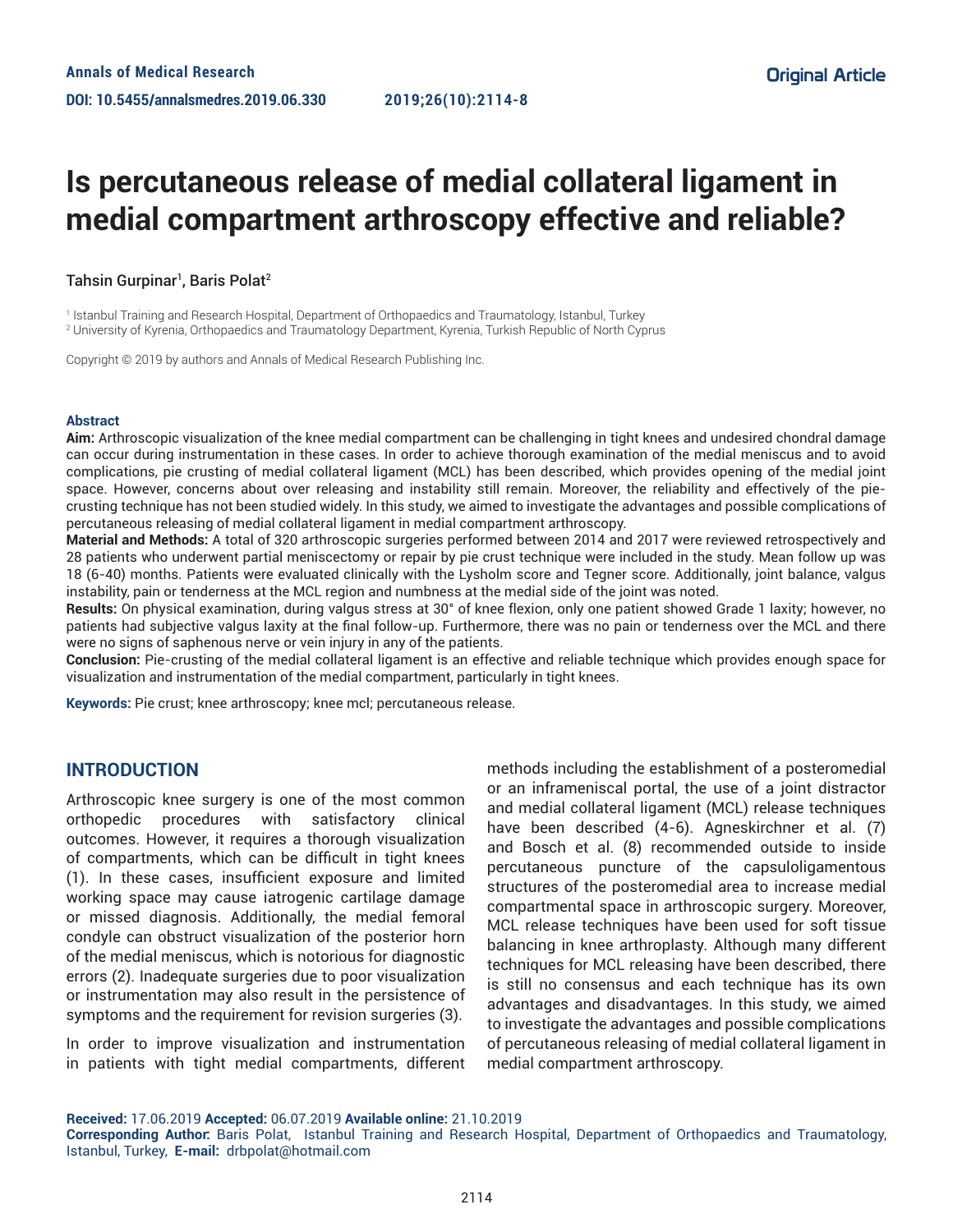## **MATERIAL and METHODS**

All arthroscopic surgeries performed between 2014 and 2017 were retrospectively reviewed from hospital records and the personal archives of the authors. The study was approved in advance by the institutional review board (ID:1397 Date:17/08/2018) and all patients signed an informed consent form. A total of 320 operation notes were evaluated and 28 patients (23 male and 5 female) with a medial meniscus tear who underwent either partial meniscectomy or repair were considered as eligible. Mean follow up was 18 months with a minimum of 6 months. Patients were excluded if they had concomitant multiple ligament injuries, concomitant ACL surgery, malalignment over 5 or grade 3-4 arthrosis. Resultantly, 28 patients were contacted and asked for a final follow up. At the last follow up, patients were evaluated clinically with the Lysholm score and Tegner tests. Additionally, joint balance, valgus instability, pain or tenderness at the MCL region and numbness at the medial side of the joint was noted. Patients were also questioned about the pain on the medial side where percutaneous release had been performed.

#### **Surgical technique**

All operations were performed under general or spinal anesthesia in a supine position. A pneumatic tourniquet was applied to 300-400mmHg and an external side support was used to restrain the proximal part of the thigh. All surgeries started with standard diagnostic arthroscopy. The surgeon or assistant applied valgus force while visualizing the medial compartment and the pie crust technique was performed when the medial compartment was tight or if it was difficult to reach the posteromedial meniscus according to the discretion of the surgeon. Multiple punctures were performed with an 18-gouge needle to the posteromedial part of the MCL, while a controlled valgus force was applied to the knee (Figure 1). The needle was passed percutaneously through the MCL at the level of the joint until medial widening was achieved (Figure 2). Subsequently, the meniscal resection or repair was performed, the fluid was drained, the portals were closed and a pressured bandage was applied.

The rehabilitation plan differed based on the meniscal intervention. The patients started full-weight bearing and motion, with a hinged knee brace and were advised to begin muscle toning with isometric exercises if they had undergone a partial meniscectomy. On the other hand, if meniscal repair was performed, isometric exercises were started, but flexion over 60 ° was not allowed during the initial 2 weeks and flexion over 90 ° for the following 2 weeks. Regardless of the surgical technique, a hinged knee brace to protect the MCL was given to all patients for 6 weeks.

#### **Statistical analysis**

Mean, standard deviation, median lowest, highest, frequency and ratio values were used in the descriptive statistics of the data. The distribution of the variables was measured by the Kolmogorov Simirnov test. Wilcoxon test was used in the analysis of the dependent quantitative data. SPSS 22.0 program was used in analyzes.

## **RESULTS**

The mean patient age was 31.4 (range: 16 to 51). The patient's demographic data with continuous variables are found in Table 1. Twelve of the 28 patients underwent meniscal repair, whereas the remaining 16 menisci were considered as unrepairable and therefore underwent partial meniscectomy. The distribution of the tears regarding morphology was as follows. Bucket handle tear ( $n = 9$ ), horizontal cleavage tear ( $n = 4$ ), radial tear  $(n = 7)$ , parrot beak tear  $(n = 2)$  and complex tear  $(n = 1)$ 6). No intraoperative complications were seen and all surgeries were performed successfully under adequate visualization without iatrogenic chondral injury. Last follow up Lysholm values ( $p < 0.05$ ) and last follow up



**Figure 1.** Performing pie crust tecnique to MCL in knee arthroscopy.



**Figure 2.** Image of arthroscopic medial compartment before and after pie crust technique.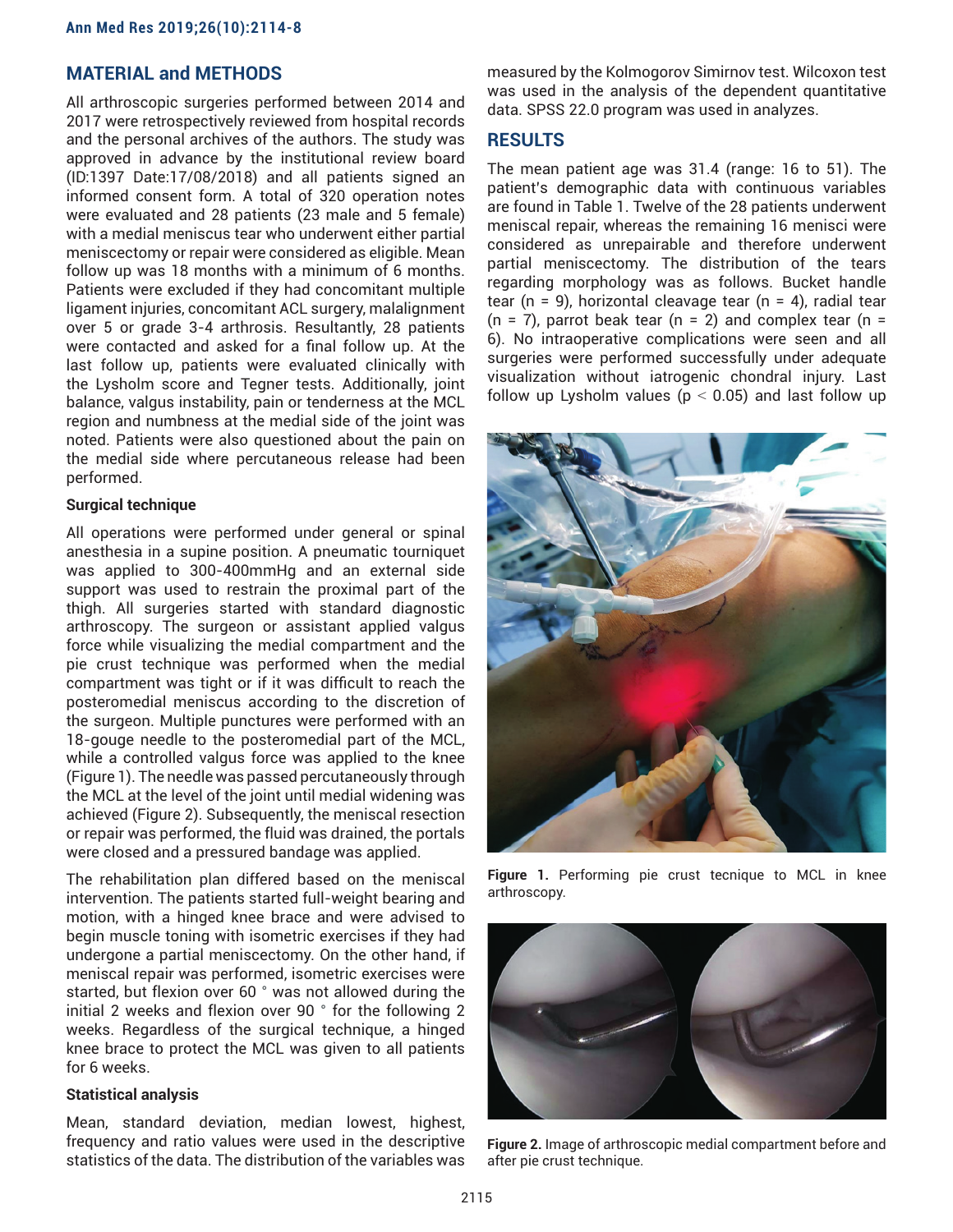#### **Ann Med Res 2019;26(10):2114-8**

Tegner values ( $p < 0.05$ ) significantly increased compared to preoperation values (Table 2). On physical examination, during valgus stress with the knee at 30° flexion, only one patient showed Grade 1 laxity; however, no patients had subjective valgus laxity. MRIs could not be obtained because of ethical concerns for all cases; however, in 10 follow-up MRI scans that were taken independently from our study, intact contours and continuity of the MCL were shown.

Furthermore, at the final follow-up, there was no pain or tenderness over the MCL and there were no signs of saphenous nerve or vein injury. Six patients complained of pain at the medial side, which dissipated after several days, but they could not remember it as a distinct pain. It was not possible to evaluate the potential temporary pain at the medial side since the patients could not recall the nature and localization of pain.

| Table 1. The patient's demographic data |                       |                |               |                  |         |  |  |
|-----------------------------------------|-----------------------|----------------|---------------|------------------|---------|--|--|
|                                         |                       | <b>Min-Max</b> | <b>Median</b> | Mean±sd/N-%      |         |  |  |
| Age                                     |                       | $16 - 51$      | 31.0          | $31.4 \pm 8.7$   |         |  |  |
| <b>Sex</b>                              | Female                |                |               | 5                | 17.9%   |  |  |
|                                         | Male                  |                |               | 23               | 82.1%   |  |  |
| <b>Follow Up (Months)</b>               |                       | $6 - 40$       | 15.0          | $18.1 \pm 9.5$   |         |  |  |
| <b>Meniscal Tear</b><br><b>Patern</b>   | <b>Bucket Handle</b>  |                |               | $\boldsymbol{9}$ | 32.1%   |  |  |
|                                         | Complex               |                |               | 6                | 21.4%   |  |  |
|                                         | <b>Horizontal</b>     |                |               | 4                | 14.3%   |  |  |
|                                         | <b>Parrot Beak</b>    |                |               | $\overline{2}$   | 7.1%    |  |  |
|                                         | Radial                |                |               | $\overline{7}$   | 25.0%   |  |  |
| <b>Suture/Menissecto my</b>             | Menissectomy          |                |               | 16               | 57.1%   |  |  |
|                                         | Repair                |                |               | 12               | 42.9%   |  |  |
| <b>Complication</b>                     | $(-)$                 |                |               | 28               | 100.0%  |  |  |
|                                         | $(+)$                 |                |               | 0                | 0.0%    |  |  |
| <b>Valgus Stres Test</b>                | <b>Grade 1 Laxity</b> |                |               | $\mathbf{1}$     | 3.6%    |  |  |
| <b>Last Follow up</b>                   | <b>No Laxity</b>      |                |               | 27               | 96.4%   |  |  |
| <b>Subjective</b>                       | $(-)$                 |                |               | 28               | 100.0%  |  |  |
| <b>Instability</b>                      | $^{(+)}$              |                |               | $\pmb{0}$        | $0.0\%$ |  |  |

| Table 2. Preoperative and Last follow up Lysholm and Tegner Scores |                |               |                 |         |  |  |  |
|--------------------------------------------------------------------|----------------|---------------|-----------------|---------|--|--|--|
|                                                                    | <b>Min-Max</b> | <b>Median</b> | <b>Mean</b> tsd | p       |  |  |  |
| <b>Lysholm</b>                                                     |                |               |                 |         |  |  |  |
| Preop                                                              | $42 - 70$      | 56.0          | $56.0 \pm 7.3$  |         |  |  |  |
| <b>Last Follow Up</b>                                              | $84 - 98$      | 89.5          | $90.3 \pm 4.0$  | 0.000 w |  |  |  |
| <b>Tegner</b>                                                      |                |               |                 |         |  |  |  |
| Preop                                                              | $2 - 4$        | 3.0           | $2.6 \pm 0.6$   |         |  |  |  |
| <b>Last Follow Up</b>                                              | $3 - 5$        | 4.0           | $4.0 \pm 0.4$   | 0.000 w |  |  |  |
| <b>W</b> Wilcoxon test                                             |                |               |                 |         |  |  |  |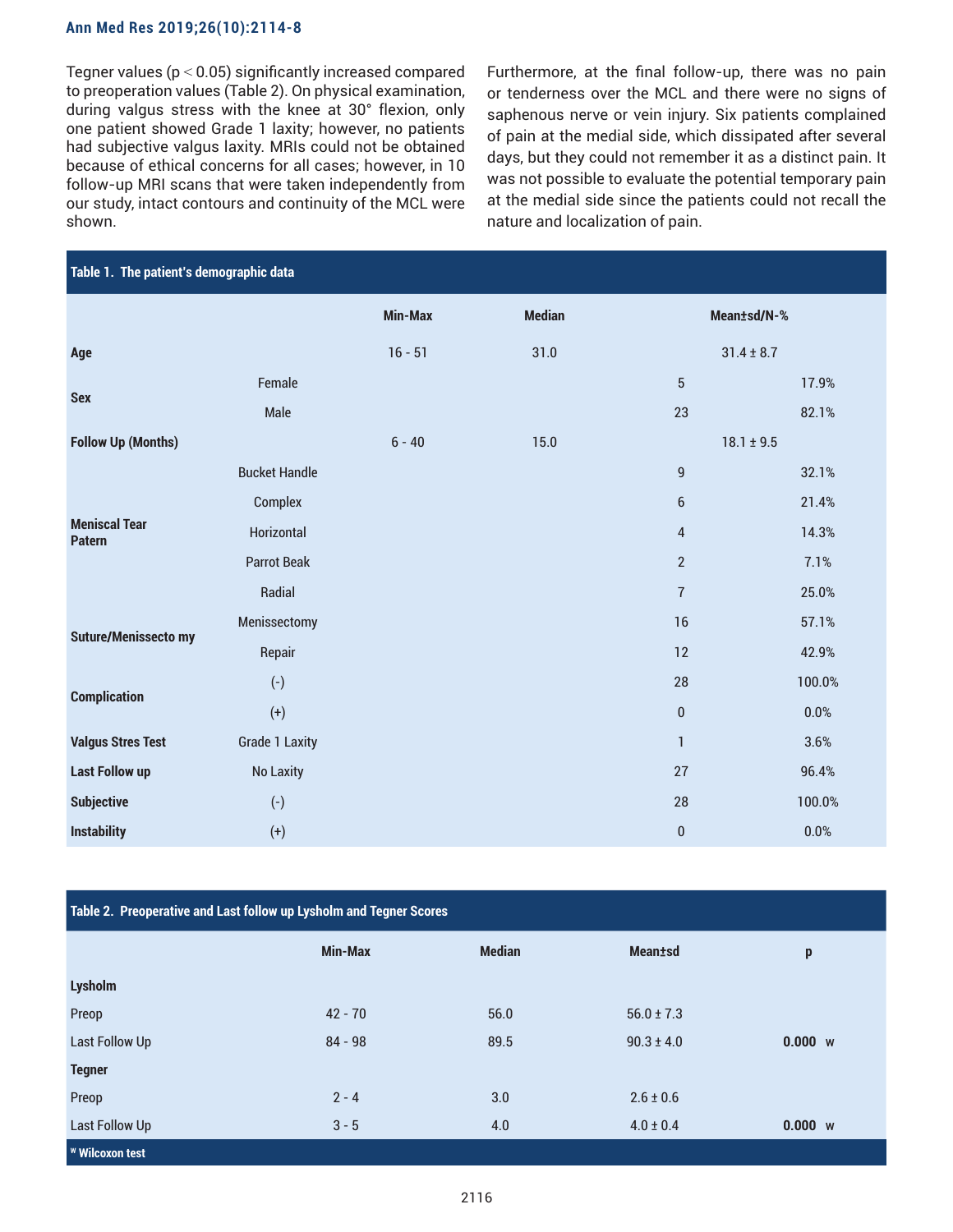## **DISCUSSION**

Clear visualization of the posteromedial compartment of the knee is required for an impeccable diagnosis and treatment of the posterior horn of the medial meniscus. Otherwise, working in a narrow joint space may lead to inadequate evaluation of the posterior root of medial meniscus and iatrogenic cartilage damage. However, it is well-known that arthroscopic evaluation may fail to visualize the posterior part of the medial meniscus and may miss tears in this region (2). In tight knees, various techniques have been described, yet the debate is still ongoing. MCL release is one of these techniques performed to enhance the visualization and instrumentation.

Biomechanical studies have demonstrated that the MCL is the primary medial stabilizer of the knee resisting valgus loading, the secondary stabilizer against excessive external tibial rotation, and is essential for providing stability during valgus stress and external rotation stress (9) . The load on the s-MCL is highest in external rotation, particularly from 30° to 90° knee extension (10). Therefore, the major concern with the release of MCL, regardless of whether it is the superficial or deep portion of it, is valgus instability due to MCL insufficiency. However, injury of the MCL complex typically heals with favorable results without any surgical treatment, particularly in case of Grade I and Grade II injuries (11). Many clinical studies have also shown that a released MCL heals uneventfully after total knee replacement and arthroscopic surgeries (12-14). In the present study, we cautiously released the MCL. Therefore have not seen persistent valgus instability in any of our cases. This is consistent with previous studies (12,13,15). It was possible to obtain MRI images of 10 patients postoperatively and in all of these cases, contours and continuity of the MCL was observed. Although we did not confirm MCL healing with MRI in all cases, it was assumed that absence of instability demonstrates that the MCL healed completely. Therefore, we believe that concerns over instability are not sufficient for avoiding MCL release.

In the literature, many techniques have been published describing MCL release in arthroscopic surgery and in total knee replacement. The outside to inside technique at the joint level was described by Agneskirchner et al.(7) and subsequently similar methods have been described (13,16). Fakioglu et al. (13) published results of 18 patients and concluded that controlled release of the MCL is safe and effective. Likewise, in the present study, no complications were observed related to MCL release, including neurovascular injuries; therefore, we believe that outside to inside MCL release is a safe method.

Atoun et al. (17) performed multiple needle punctures inside to outside to the deep MCL through the anteromedial portal. They claimed that saphenous nerve injury, infection, uncontrolled release and injury to superficial MCL are less likely to occur with the inside to outside technique. However, it is not supported by the literature and they have not published their results. Additionally, the MCL is not an intra-articular tissue and capsular disruption is inevitable when reaching from the inside, which may cause fluid leakage from the damaged synovial cavity. Many articles have been published on the adverse effects of synovial fluid on tendon healing, particularly on tissues that are not normally exposed to it (18,19). On the other hand, in the literature there are no studies comparing outside-inside and inside-outside techniques.

The inside-outside arthroscopic capsular release technique achieves successful results, especially in tight joints (20). However, arthroscopic release of the medial capsule of the knee does not provide sufficient opening in the medial joint space and release of the extra articular MCL is required. Javidan et al. (21) used a curved banana blade and released deep MCL from the anterolateral arthroscopic portal. They did not observe an chronic valgus laxity in their 35 patient; however, Kwak et al. (22) did not consider pie crusting with a blade to be safe because of unexpected early over-releases.

On the other hand, a safe zone for the posteromedial portal has been described (23) and it can improve visualization of the posteromedial compartment (24). However, additional portals do not indeed increase the joint space to facilitate passage of the instruments. Furthermore, many surgeons do not routinely perform these portals and this lack of experience may lead to iatrogenic neurovascular or cartilage injuries.

All of the patients in our study were given a hinged knee brace in the postoperative period. Fakioglu et al. also recommended the use of a brace to avoid chronic instability (13). On the other hand, in some series, braces were not used when the MCL release was performed for the treatment of medial compartment osteoarthritis (4, 25). Likewise, Claret et al. did not use a brace on any of their patients and they did not see any valgus instability. Although there is not enough data in the literature supporting the use of a brace, the authors of this study decided not to risk instability, even in the early period.

The main limitation of this study is its retrospective design. In addition, this study did not have a control group and MCL release was not performed randomly; instead, it was performed at the surgeon's discretion. However, the main aim of this study was not to compare results between two groups, but to reveal the possible effects and complications of percutaneous MCL release. We have not observed any complications in our limited number of patients, but a larger series is needed to reveal possible rare complications. Another limitation is that follow-up MRI was not checked in all patients because of ethical and economical concerns; therefore, although the MCL healing could only be seen in less than half of the patients with MRI, it was confirmed clinically in all patients.

## **CONCLUSION**

This study showed that pie crusting of MCL is a effective and reliable technique which not only provides enough space for visualization, but also for instrumentation in tight knees.